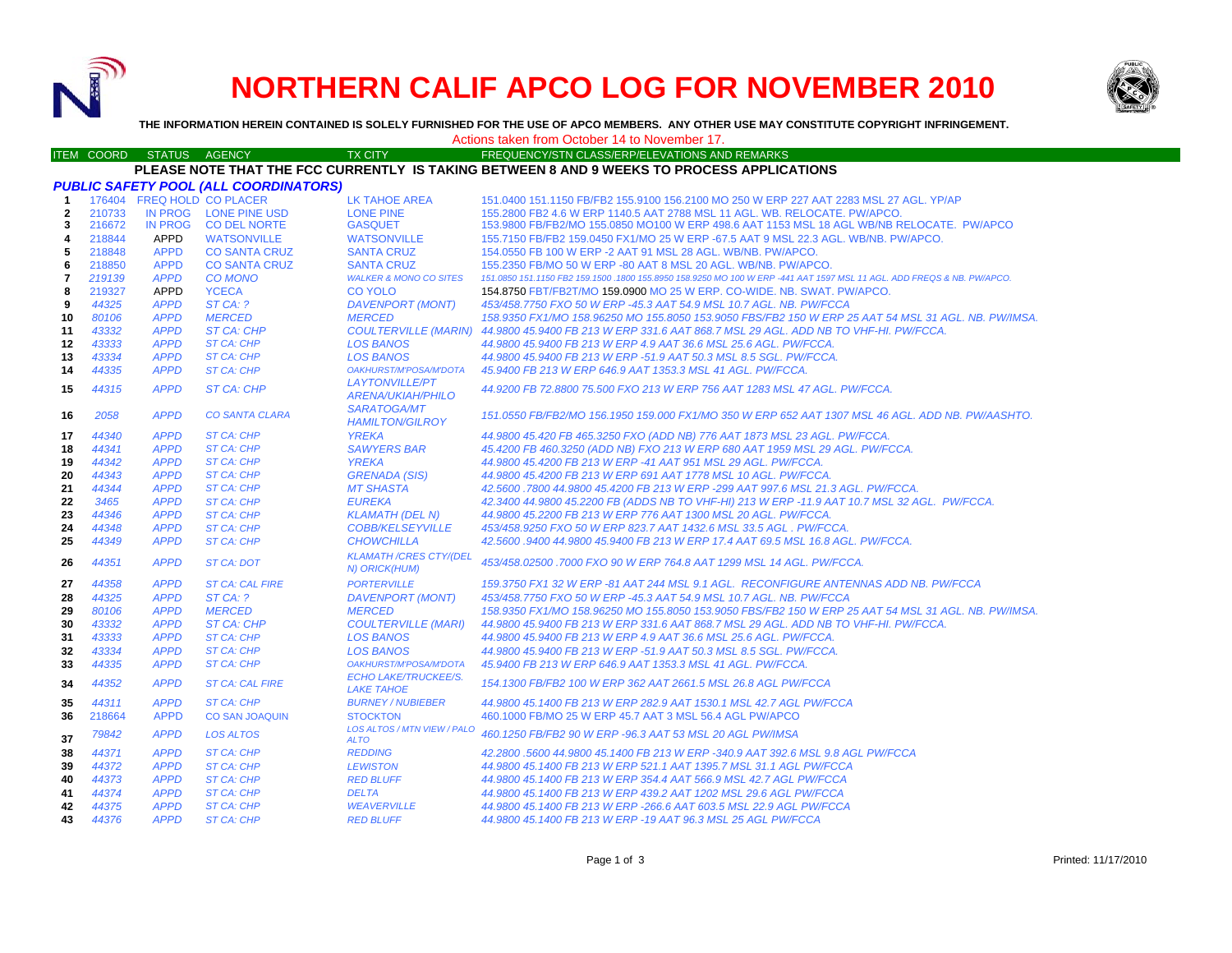|    | Actions taken from October 14 to November 17. |               |                                                       |                                                    |                                                                                                                                                                           |  |  |
|----|-----------------------------------------------|---------------|-------------------------------------------------------|----------------------------------------------------|---------------------------------------------------------------------------------------------------------------------------------------------------------------------------|--|--|
|    | <b>ITEM COORD</b>                             | <b>STATUS</b> | <b>AGENCY</b>                                         | <b>TX CITY</b>                                     | FREQUENCY/STN CLASS/ERP/ELEVATIONS AND REMARKS                                                                                                                            |  |  |
| 44 | 44377                                         | <b>APPD</b>   | ST CA: CHP                                            | <b>REDDING</b>                                     | 44.9800 45.1400 FB 213 W ERP -65.2 AAT 199 MSL 24.4 AGL PW/FCCA                                                                                                           |  |  |
| 45 | 44380                                         | <b>APPD</b>   | <b>ST CA: CHP</b>                                     | <b>RIO DELL / WEOTT</b>                            | 453.0500 458.0500 FXO 6 W ERP 604.7 AAT 1030.5 MSL 18.3 AGL PW/FCCA                                                                                                       |  |  |
| 46 | 44381                                         | <b>APPD</b>   | ST CA: CHP                                            | <b>REDWAY</b>                                      | 44,9800 45,200 FB 213 W ERP 255 AAT 128 MSL 23 AGL PW/FCCA                                                                                                                |  |  |
| 47 | 44382                                         | <b>APPD</b>   | ST CA: CHP                                            | <b>GASQUEST</b>                                    | 44.9800 45.220 FB 213 W ERP -291 AAT 520 MSL 17 AGL PW/FCCA                                                                                                               |  |  |
| 48 | 44383                                         | <b>APPD</b>   | ST CA: CHP                                            | <b>TRINIDAD</b>                                    | 42.5600 42.6800 44.9800 45.220 FB 213 W ERP -110 AAT 7.6 MSL 10 AGL PW/FCCA                                                                                               |  |  |
| 49 | 44384                                         | <b>APPD</b>   | <b>ST CA: CHP</b>                                     | <b>RIO DELL</b>                                    | 44.9800 45.220 FB 213 W ERP -612 AAT 972 MSL 29 AGL PW/FCCA                                                                                                               |  |  |
| 50 | 44385                                         | <b>APPD</b>   | ST CA: CHP                                            | <b>GARBERVILLE</b>                                 | 44.9800 45.2200 FB 213 W ERP 768 AAT 1186 MSL 18 AGL PW/FCCA                                                                                                              |  |  |
| 51 | 44386                                         | <b>APPD</b>   | ST CA: CHP                                            | <b>BRADLEY/SAN BENITO/</b><br><b>MONTEREY</b>      | 453.7250 458.5625 458.7250 458.4250 FXO 50 W ERP 526.5 AAT 853.1 MSL 42.7 AGL PW/FCCA                                                                                     |  |  |
| 52 | 44317                                         | <b>APPD</b>   | ST CA: CHP                                            | <b>STOCKTON</b>                                    | 458.8750 FX1 315 W ERP 14.8 AAT 9.8 MSL 24 AGL PW/FCCA                                                                                                                    |  |  |
| 53 | 44390                                         | <b>APPD</b>   | ST CA: CHP                                            | <b>WILLOW CREEK</b>                                | 44.9800 45.2200 FB 213 W ERP 843 AAT 1509 MSL 48.8 AGL PW/FCCA                                                                                                            |  |  |
| 54 | 81633                                         | <b>APPD</b>   | <b>SAN MATEO PRE-HOS</b><br><b>EMERGEMCY SERVICES</b> |                                                    | BURLINGAME/SAN MATEO 151.4750 153.7850 9500 155.3250 FB/FB2 57 AAT 75 MSL 16 AGL 80 W ERP PW/IMSA                                                                         |  |  |
| 55 | 220472                                        | <b>APPD</b>   | <b>CO MONTEREY</b>                                    | <b>SAN ARDO</b>                                    | 154,0250 155,7750 FB/FB2/MO 24 W ERP 509.9 AAT 823.6 MSL 48.8 AGL PW/APCO                                                                                                 |  |  |
| 56 | 81146                                         | <b>APPD</b>   | <b>SAN MATEO PRE-HOS</b><br><b>EMERGEMCY SERVICES</b> | <b>SAN CARLOS/WOODSIDE/</b><br><b>REDWOOD CITY</b> | 151.4750 153.8900 154.0550 .3700 155.3250 .4000 .7450 159.0750 FB/FB2/FX1/MO 70.1 AAT 164.6 MSL 19.2 AGL 150 W<br><b>ERP PW/IMSA</b>                                      |  |  |
| 57 | 220499                                        | <b>APPD</b>   | <b>CO DEL NORTE</b>                                   | <b>CRESCENT CITY</b>                               | 153,2400 FB/FB2 490 AAT 1151 MSL 17 AGL 35 W ERP ADD NB APCO/PW                                                                                                           |  |  |
| 58 | 220501                                        | <b>APPD</b>   | <b>CO DEL NORTE</b>                                   | <b>CRESCENT CITY</b>                               | 154,0850 FB/MO -47.7 AAT 12 MSL 13.7 AGL 40 W ERP ADD NB APCO/PW                                                                                                          |  |  |
| 59 | 220502                                        | <b>APPD</b>   | <b>CO DEL NORTE</b>                                   | <b>CRESCENT CITY</b>                               | 156,0600 .2400 159,0150 MO 110 W ERP ADD NB APCO/PW                                                                                                                       |  |  |
| 60 | 002364                                        | <b>APPD</b>   | <b>CO STOREY, NV</b>                                  | <b>VIRGINIA CITY</b>                               | 159.0750 FB2/MO 156.1650 FX1/MO -113 AAT 1905 MSL 11 AGL 200 W ERP ADD NB PW/AASHTO                                                                                       |  |  |
| 61 | 44427                                         | <b>APPD</b>   | <b>ST CA: CHP</b>                                     | <b>PAICINES</b>                                    | 42.3400 .5400 44.9200 45.2200 FB 537.7 AAT 1184 MSL 42.7 AGL 213 W ERP PW/FCCA                                                                                            |  |  |
| 62 | 44428                                         | <b>APPD</b>   | <b>ST CA: CHP</b>                                     | <b>BEN LOMOND</b>                                  | 42.4600 44.6600 44.9200 45.2200 FB 503.2 AAT 802 MSL 46.3 AGL 213 W ERP PW/FCCA                                                                                           |  |  |
| 63 | 44429                                         | <b>APPD</b>   | ST CA: CHP                                            | <b>BRADLEY</b>                                     | 44,6600,9200 FB 535,5 AAT 853 MSL 42.7 AGL 213 W ERP PW/FCCA                                                                                                              |  |  |
| 64 | 002379                                        | <b>APPD</b>   | <b>CO STANISLAUS</b>                                  | <b>MODESTO</b>                                     | 155,8800 FB/MO 10.7 AAT 24 MSL -9 AGL 5 W ERP ADD NB PW/AASHTO                                                                                                            |  |  |
| 65 | 81871                                         | <b>APPD</b>   | <b>SAN MATEO PRE-HOS</b><br><b>EMERGEMCY SERVICES</b> | <b>PACIFICA</b>                                    | 155.3250 FB 151.4750 FB2 49 W ERP 493.6 AAT 578.5 MSL 27.4 AGL. WB/NB. PW/IMSA.                                                                                           |  |  |
| 66 | 81872                                         | <b>APPD</b>   | SAN MATEO PRE-HOS<br><b>EMERGEMCY SERVICES</b>        | LA HONDA                                           | 155.3250 FB 31 W ERP 436.2 AAT 772 MSL 11 AGL. WB/NB. PW/IMSA.                                                                                                            |  |  |
| 67 | 44414                                         | APPD          | <b>HURON</b>                                          | <b>HURON</b>                                       | 156.1650 FB2/MO 154.8600 159.0900 153.7400 75 W ERP 4.6 AAT 112 MSL 8 AGL. ADDS FB2, WB/NB, PW/FCCA,                                                                      |  |  |
| 68 | 214246                                        | APPD          | <b>HAYWARD</b>                                        | <b>HAYWARD</b>                                     | 453.1500 FB/FB2/MO 100 W ERP 224.7 AAT 369? MSL 15 AGL, NB, PW/APCO.                                                                                                      |  |  |
| 69 | 220838                                        | <b>APPD</b>   | <b>FRESNO CO SHERIFF'S</b><br><b>OFFICE</b>           | <b>CO FRESNO</b>                                   | 460.3500/465.3500 MO 30 W ERP NB/VOICE/DIGITAL BOMB ROBOT PW/APCO.                                                                                                        |  |  |
| 70 | 81173                                         | APPD<br>APPD  | NORTHSHORE FPD                                        | KELSEYVILLE                                        | 155.7075 FB/FB2/MO 159.1050 FX1/MO 14.67 W ERP 642.1 AAT 1155 MSL 45.1 AGL. NB. NOT TO DUPE MARIN TONES. PW/IMSA.                                                         |  |  |
| 71 | 44454<br>44414                                | <b>APPD</b>   | ST CA: CHP<br><b>HURON</b>                            | <b>MADERA</b><br><b>HURON</b>                      | 44,9800 45,9400 FB 213 W ERP 19.6 AAT 78.3 MSL 21.9 AGL, PW/FCCA.<br>156.1650 FB2/MO 154.8600 159.0900 150.8050 75 W ERP 4.6 AAT 112 MSL 8 AGL. ADDS FB2. WB/NB. PW/FCCA. |  |  |
| 72 |                                               |               |                                                       |                                                    |                                                                                                                                                                           |  |  |
|    | 470-512 MHz POOL                              |               |                                                       |                                                    |                                                                                                                                                                           |  |  |
|    | 73 218892                                     | <b>APPD</b>   | <b>CUPERTINO</b>                                      | <b>CUPERTINO</b>                                   | 482,56250 FB/FB2/FX1/MO 150 W ERP -85.5 AAT 86.2 MSL 42.4 AGL, NB, YW/APCO,                                                                                               |  |  |
|    | 74 218893                                     | <b>WDRN</b>   | <b>CUPERTINO</b>                                      | <b>CUPERTINO</b>                                   | 000,0000 FB/FB2/FX1/MO 150 W ERP -51.5 AAT 86.2 MLS 42.4 AGL, YW/APCO, NB.                                                                                                |  |  |

| 73 218892        | APPD CUPERTINO                  | <b>CUPERTINO</b> | - 482.56250 FB/FB2/FX1/MO 150 W ERP -85.5 AAT 86.2 MSL 42.4 AGL. NB. YW/APCO.                                        |
|------------------|---------------------------------|------------------|----------------------------------------------------------------------------------------------------------------------|
|                  | <b>74</b> 218893 WDRN CUPERTINO | <b>CUPERTINO</b> | 000,0000 FB/FB2/FX1/MO 150 W ERP -51.5 AAT 86.2 MLS 42.4 AGL, YW/APCO, NB.                                           |
| <b>75</b> 218940 | APPD AC TRANSIT                 | <b>PALO ALTO</b> | .488,36250 ,76250 490,46250 ,56250 ,61250 ,66250 FB8/MO 500 W ERP 600.2 AAT 856 MSL 30 AGL, WB/NB, ADD SITE, YW/APCO |
| <b>76</b> 220346 | APPD CO SANTA CLARA             | <b>PALO ALTO</b> |                                                                                                                      |